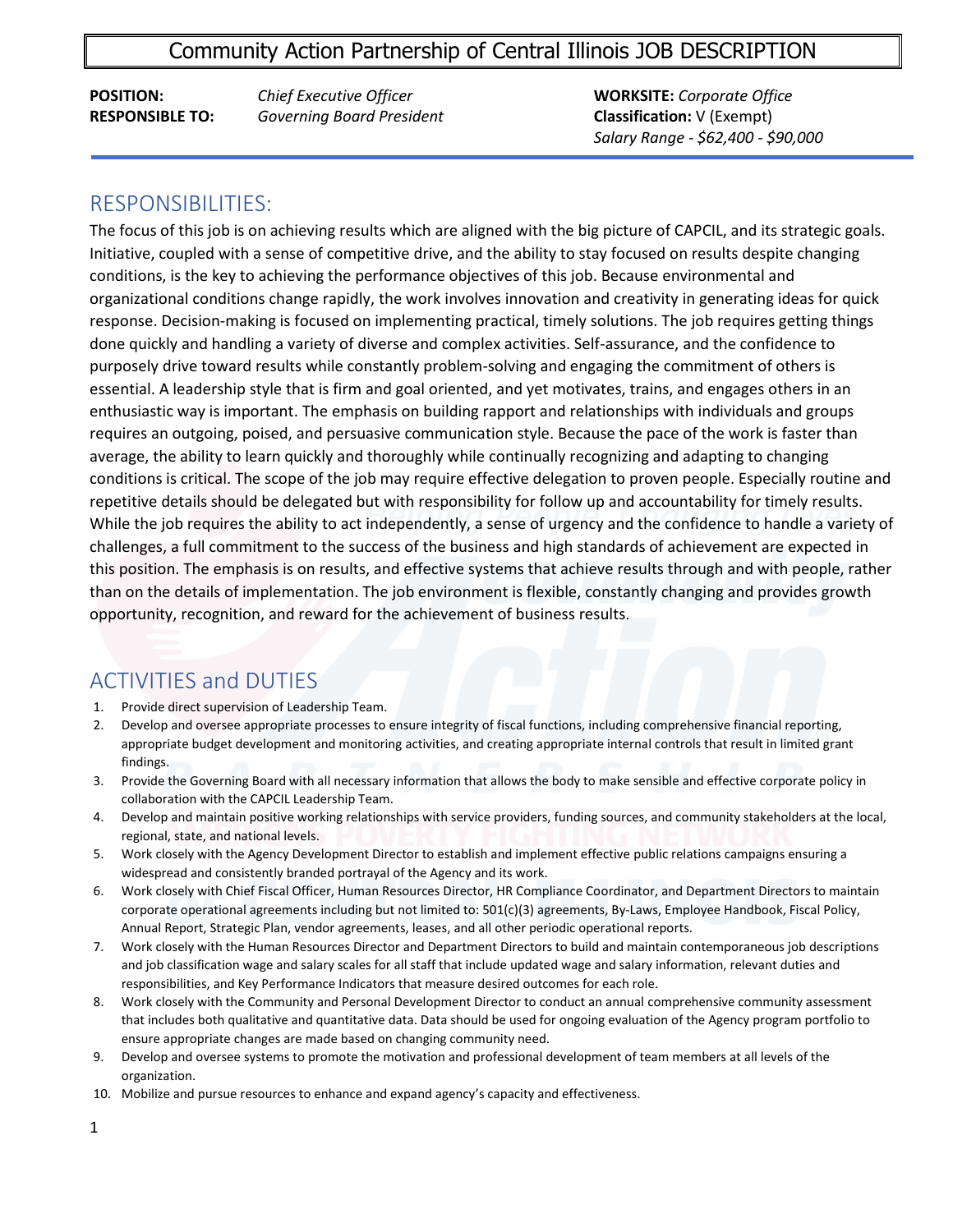## Community Action Partnership of Central Illinois JOB DESCRIPTION

- 11. Work closely with the Agency Development Director to generate unrestricted corporate resources that are adequate to offset departmental shortfalls.
- 12. Oversee the preparation and negotiation of contracts, grant applications, grant awards and related documents and signs such documents.
- 13. Work closely with the Chief Operations Officer to conduct regular and ongoing risk assessments with the goal of building a Risk and Safety plan that provides processes and organizational culture principles that mitigates seen and unforeseen risks.
- 14. Work closely with the Chief Technology Officer to provide the Agency with innovative technological solutions that ensure a positive work-environment for the staff, a secured virtual workspace, and provides mitigation strategies that prevent or reduce negative consequences relating to business interruption events.
- 15. Participate and serve as a visible presence in State and National affiliate organizations.

# APPLICANT CHARACTERISTICS

- 1. Possesses a sense of urgency for goal achievement and has mastered the ability to manage varied activities and simultaneous projects in a fast-paced, constantly changing environment.
- 2. Is a results-focused Idea generator that possesses an innovative and creative problem-solving approach.
- 3. Has the ability to quickly establish a rapport with all socio-economic classes and has a relationship building focus with the goal of achieving results.
- 4. Engages commitment of others quickly and effectively. Establishes trust and instills a sense of confidence from a capable and confident leadership team.
- 5. Is a problem solving professional and is willing to take calculated risks.
- 6. Possesses an action-orientation and has a willingness to collaborate in decision-making
- 7. Can quickly make decisions in response to changing conditions
- 8. Demonstrates confidence, enthusiasm, persuasively Influences, and stimulates others to action
- 9. Is comfortable with authoritative leadership even when he/she only possesses generalist expertise and/or knowledge of systems.
- 10. Can confidently lead to assure business results are achieved
- 11. Is comfortable with delegation of details as necessary, with follow up on timeliness and quality

| <b>OUTCOME</b>                                                                                 | KEY PERFORMANCE<br><b>INDICATOR</b>                                                                                                                                                                               | <b>MEASUREMENT</b><br>TOOL                                              | WHAT DOES GOOD LOOK<br>LIKE?                                                                                                                                      |
|------------------------------------------------------------------------------------------------|-------------------------------------------------------------------------------------------------------------------------------------------------------------------------------------------------------------------|-------------------------------------------------------------------------|-------------------------------------------------------------------------------------------------------------------------------------------------------------------|
| Leadership team is effective<br>in management and<br>oversight of their<br>Departmental spaces | # Of Grant Management Monitoring<br>notes, observations, and findings.                                                                                                                                            | <b>Grant Monitoring reports</b>                                         | Each Department has no more than<br>1 Finding<br>3 Observations<br>10 Notes<br>Annually measured                                                                  |
| <b>Employee Engagement</b><br>is high                                                          | Percent of Staff who are Satisfied<br>and Employee Satisfaction or Very Satisfied with their<br>employment at CAPCIL<br>Percent of Staff who would<br>recommend working at CAPCIL to a<br>friend or family member | <b>Employee Satisfaction</b><br>Survey administered by<br>the HR Office | 90% of staff are either satisfied or very<br>satisfied with their employment.<br>85% of staff would recommend working<br>at CAPCIL<br>Average of 2 surveys        |
| degree of excellence from a<br>fiscal perspective                                              | Agency is managed with high Revenue neutrality or gains of each<br>Department                                                                                                                                     | Agency Wide Budget &<br>Revenue and Expense<br>Reports                  | Departments - other than Agency<br>Revenue and Departmental Development / Administration - complete<br>their program year revenue neutral or with<br>net positive |